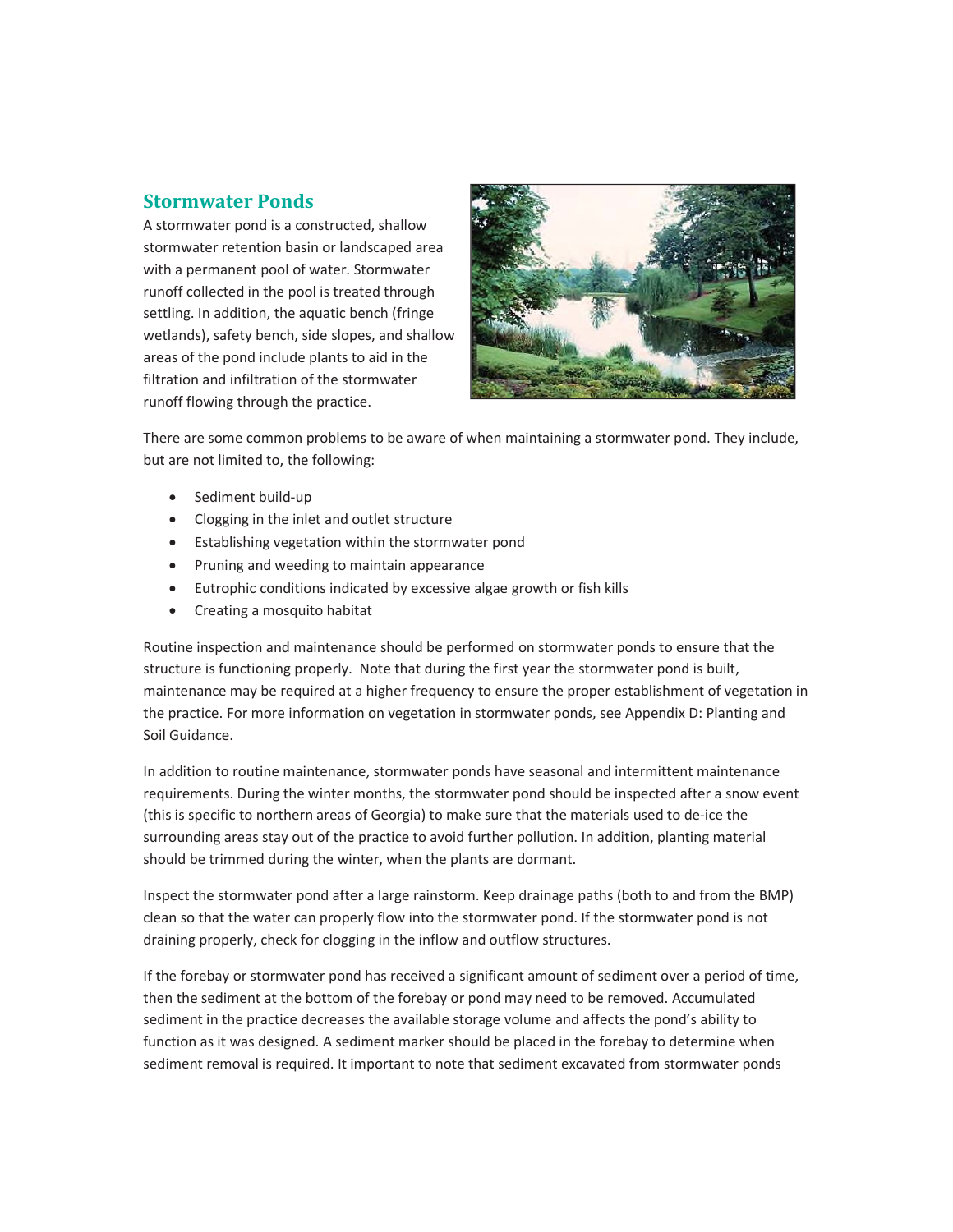that does not receive stormwater runoff from stormwater hotspots are typically not considered to be toxic and can be safely disposed through either land application or landfilling. Stormwater hotspots are areas that produce higher concentrations of metals, hydrocarbons, or other pollutants than normally found in urban runoff. Examples of operations performed in potential stormwater hotspots include vehicle maintenance and repair, vehicle washing, landscaping/grounds care, and outdoor material and product storage. Check with the local development review authority to identify any additional constraints on the disposal of sediments excavated from stormwater ponds.

Periodic mowing of the pond buffer is only required along maintenance right-of-way and the embankment. The remaining buffer can be managed as a meadow (mowing every other year) or a forest.

In order to keep the water that exits the stormwater pond clean, fertilizers should be used sparingly during establishment. Once the vegetation in the practice has been established, fertlizers should not be used. While vegetation in the stormwater pond is important, the primary purpose of a stormwater pond is to act as a water quantity and quality device, and introducing fertilizers into the stormwater pond introduces nutrients such as phosphorus and nitrogen that can pollute downstream waters. In addition, stormwater ponds should already be nutrient rich environments that do not require fertilization. To control animal nuisances and invasive species, pesticides (including herbicides, fungicides, insecticides, or nematode control agents) should be used sparingly and only if necessary.

Stormwater ponds create a challenge for controlling mosquitos, because some types of vegetation, such as cattails, can create an environment that allows mosquitoes to breed both in the pond and along the shoreline. Keeping the practice free of trash will help the practice from becoming a mosquito habitat. Another method to control mosquitoes is to place fish, such as the mosquitofish (Gambusia affinis), in the pond to help with controlling the mosquitoes. Animals such as dragonflies, diving beetles, birds, and bats may aid on controlling mosquitoes, however it is likely that additional measures, such as chemicals, may be required to control the mosquitoes (using chemicals should be a last resort). Keeping the pond at a depth of four feet or greater can aid in mosquito control by limiting vegetation growing around the pond. If mosquitoes begin to pose a problem, consult a qualified professional.

Pond dam inspection and maintenance is also very important. The pond dam should be inspected for seepage and structural integrity. Look for saturated soil, sediment deposits, and flowing water at the base of an earthen dam and on the rear face of the dam. On concrete dams, look for seepage, cracks, leaks and rust stains, or bulges. If any signs of seepage are found, consult a Professional Engineer. Pests such as burrowing animals and fire ants can pose a major threat to dam safety. Fire ant tunnels and animal burrows can weaken the dam structure and create an undesired water pathway through the dam. In addition, tree roots are another source of potential damage and failure. Woody vegetation may not be planted on the embankment or allowed to grow within 15 feet of the toe of the embankment and 25 feet from the principal spillway structure. If you have a large dam that is subject to regulations by the state, other maintenance items may be required. Please consult a Professional Engineer for additional guidance.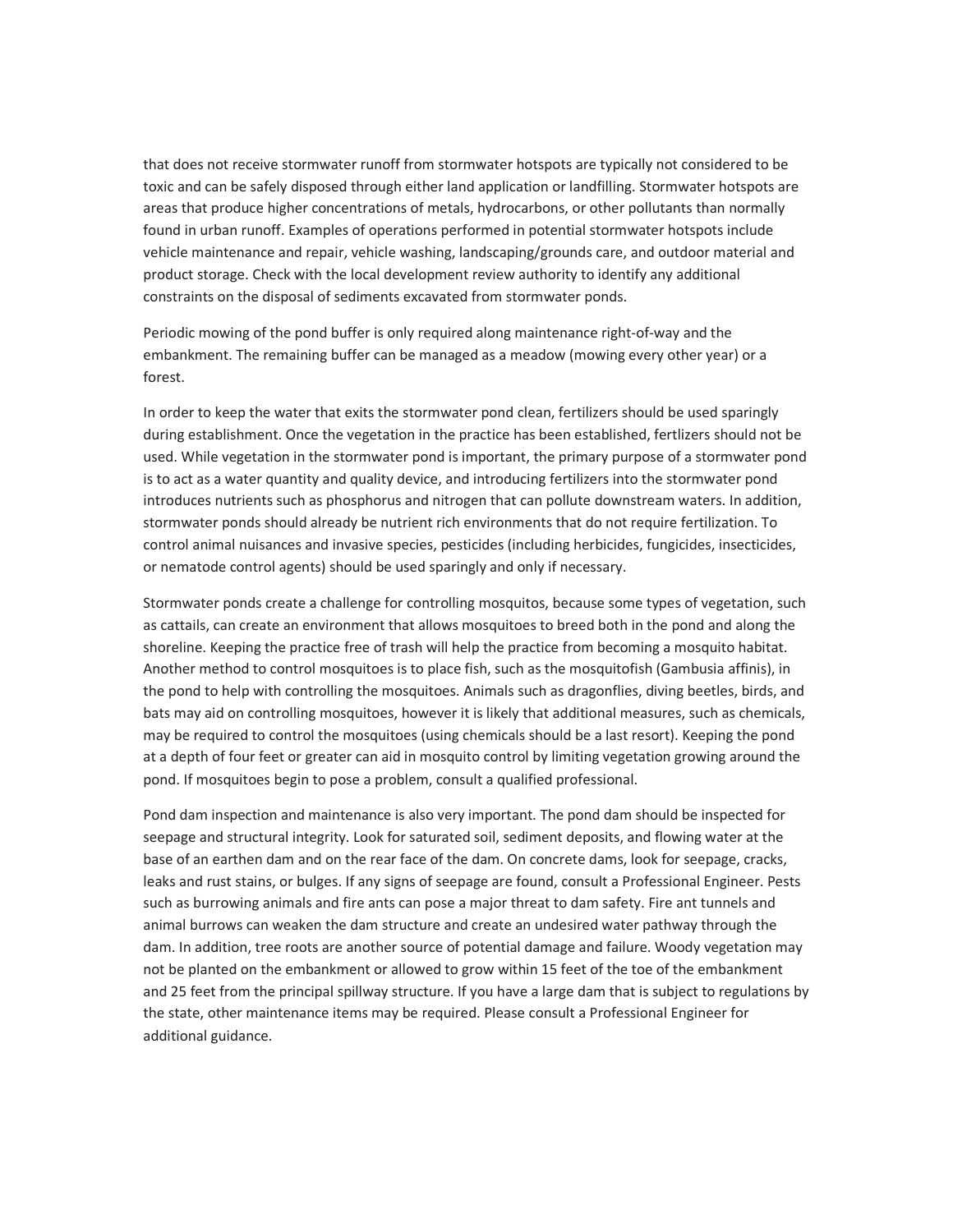Ponds can be an attractive nuisance, so security and safety should be taken into consideration. Fencing requirements are at the discretion of the local government. If security measures such as a fence and gate are present, ensure that they are functional and locked.

It is important that the embankment for a pond be inspected regularly for trees and animal activity. Trees growing on the top or sides of the embankment should be removed. The roots of trees grow into the embankment and will weaken the structure of the embankment by creating passage ways that allow water to flow through the embankment. Trees that are blown over or damaged by storms can loosen or remove soil which weakens the strength of the embankment. In the same way animals can burrow holes weakening the structure of the embankment. These holes act as a passage way for the water to travel through the embankment, increasing the potential for the embankment to fail.

Geese are attracted to open water, clean lines of sight, and grass. They can become a nuisance to stormwater ponds if they are causing damage to plants or the banks, or if they are 'loading' the pond with nutrients and bacteria. Geese can be discouraged from using a stormwater pond by planting the buffer with shrubs and native ground covers or installing an aquatic shelf, but ensure that access points are maintained.

The table below shows a schedule for when different maintenance activities should be performed on a stormwater pond.

|                     | <b>Activity</b>                                                                                                                                                                                                                                                                                                                                                                             | <b>Schedule</b>                                                             |
|---------------------|---------------------------------------------------------------------------------------------------------------------------------------------------------------------------------------------------------------------------------------------------------------------------------------------------------------------------------------------------------------------------------------------|-----------------------------------------------------------------------------|
| ٠<br>٠<br>$\bullet$ | Inspect inlets, outlets and overflow spillway to ensure good<br>condition and no evidence of erosion.<br>Clean and remove debris from inlet and outlet structures.<br>Mow side slopes.<br>Inspect pond dam for structural integrity.<br>Remove trash from the area around the pond.                                                                                                         | Monthly                                                                     |
| $\bullet$           | If wetland components are included, inspect for invasive<br>vegetation.                                                                                                                                                                                                                                                                                                                     | Semiannual Inspection                                                       |
| ٠<br>٠              | Inspect for damage, paying particular attention to the control<br>structure.<br>Check for signs of eutrophic conditions (e.g., algal blooms and<br>fish kills).<br>Note signs of hydrocarbon build-up (e.g., an oil sheen), and<br>remove appropriately.<br>Monitor for sediment accumulation in the facility and forebay.<br>Check all control gates, valves, or other mechanical devices. | Annual Inspection                                                           |
|                     | Repair undercut or eroded areas.                                                                                                                                                                                                                                                                                                                                                            | As Needed                                                                   |
|                     | Perform wetland plant management and harvesting.                                                                                                                                                                                                                                                                                                                                            | Annually (if needed)                                                        |
|                     | Remove sediment from the forebay.                                                                                                                                                                                                                                                                                                                                                           | 5 to 7 years or after 50% of<br>the total forebay capacity has<br>been lost |

## **Stormwater Ponds Typical Routine Maintenance Activities and Schedule**